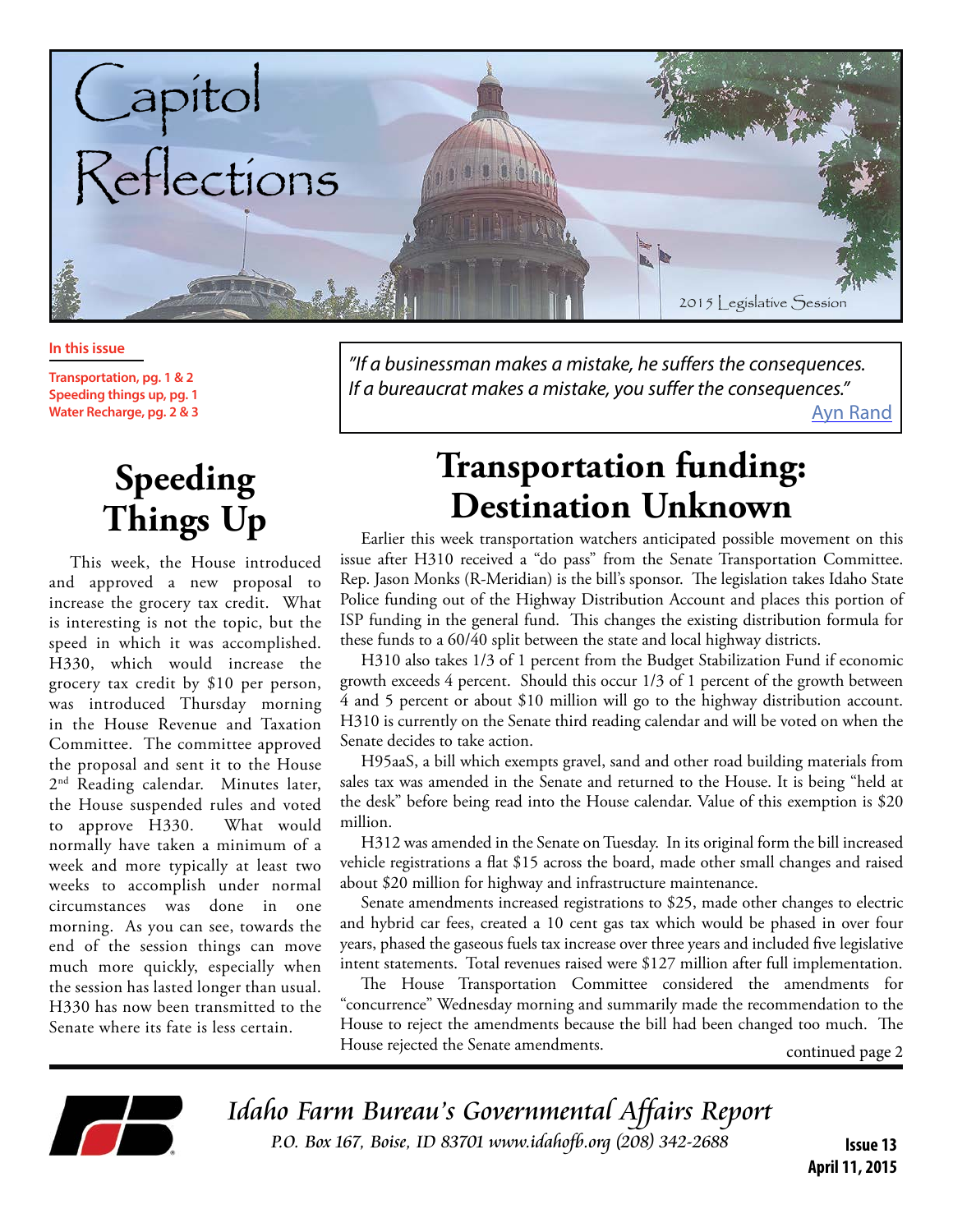Late Wednesday, a conference committee made up of House and Senate members was formed and charged to consider amendments to H312. Senators included Bert Brackett (R-Rogerson), Dean Cameron (R-Rupert) and Roy Lacey (D-Pocatello). Representative Joe Palmer (R-Meridian), John Vander Woude (R-Nampa) and Mat Erpelding (D-Boise) served for the House of Representatives.

The Conference Committee convened Thursday morning and was able to tentatively agree on registration fee increases, electric and hybrid car fees, legislative intent language and other issues. Significant differences developed over fuel tax increase amounts. House members opened with a proposed 5 cent increase while the Senate said that amount was not enough and wanted the 10 cents proposed in the H312 amendments. Thursday's meeting recessed with some tension between the two groups and disagreement on amount of the possible fuel tax increase.

The Conference Committee reconvened Friday morning, summarized Thursday's meeting and what they could agree on and immediately began discussing possible solutions. Although the Senate said they could live with a total package in the \$125 million range and the House said \$100-120 million, there was immediate disagreement on the amount of a proposed fuel tax increase.

At this point Reps. Palmer and Vander Woulde are holding at a 6 cent increase while Senators and Rep. Erpelding support a 7 cent increase as a minimally effective amount saying they do not want to revisit the issue in a few years.

At this writing, the Committee is deadlocked on this issue with no movement at this time. We do not know if anything new will develop today, but the Senate has once again gone "at ease" and the Pro Tem had earlier said he doubted the Legislature would adjourn Sine Die today.

#### *LATE BREAKING NEWS*

The Committee reconvened at 2:20 pm and reached a tentative agreement which will be drafted into a new bill and must be passed through both Houses. New provisions include:

Passenger cars- \$21 registration increase

Trucks- \$25 registration increase

Electric cars: \$150 fee increase; Hybrids- \$100 fee increase

Gas tax: 7 cent increase effective July 1, 2015

New moneys: 60/40 split between state and local highway districts. ISP does not receive any of the new money.

Gaseous fuels: New taxing structure immediately effective instead of phase-in.

Legislative intent sections: Most remained intact.

Includes Draft 275 which is a surplus inhibitor: If the General Fund grows more than 5 percent, funds from 5 percent to 5 1/3 percent are used for infrastructure maintenance.

The bill will be redrafted by Legislative Services and sent first to the House for consideration. If it passes the House, the Senate will take up the bill for its consideration there.

## **What Will Reach to the End of the Ditch**

This week the legislature seems to be focusing on two issues: 1) a resolution of a fuel tax increase; and 2) finishing the session.

Spring has come early and tractors are making far too much dust as the preparation and planting is in full swing. Little winter snow and no significant spring rain fall yet, the push seems to be to get irrigation water into the systems and will there will be enough to bring a crop to harvest.

The Idaho Water Resources Department's - Upper Snake River Advisory Committee met on Wednesday to receive a very thorough briefing reflecting the spring runoff, reservoir fill and how those levels compare to past years. The committee also received an update on the Eastern Snake Plain Managed Recharge update. I will try to capture some of those discussions.

With Capitol Reflections now being available through email or on the Farm Bureau Federation website, I will link you to the slides and graphs that were used in each of the presentations.

**Runoff and Reservoirs** – In spite of the low amounts of precipitation through the winter months, the Snake River reservoirs are in very good shape. This is due primarily to the extremely wet fall and the minimum need for late season irrigation water. The carry-over quantity of water was high and this water was kept in storage or was possible used to sustain a very aggressive aquifer recharge effort.

To briefly summarize the slides the Snake River reservoirs are currently at 87 percent of capacity and are expected to continue to increase, even with irrigation coming on line from remaining snow melt and runoff. The monthly statistics for precipitation are as follows: January Snow Accumulation Forecast 109 percent of storage capacity (4,130 KAF) with 78 percent of average precipitation; February Snow Accumulation Forecast 101 percent of storage capacity (3,625 KAF) with 77 percent of average precipitation; March Snow Accumulation Forecast 95 percent of storage capacity (3,256 KAF) with 41 percent of average precipitation; April Snow Accumulation Forecast 78 percent (2,515 KAF).